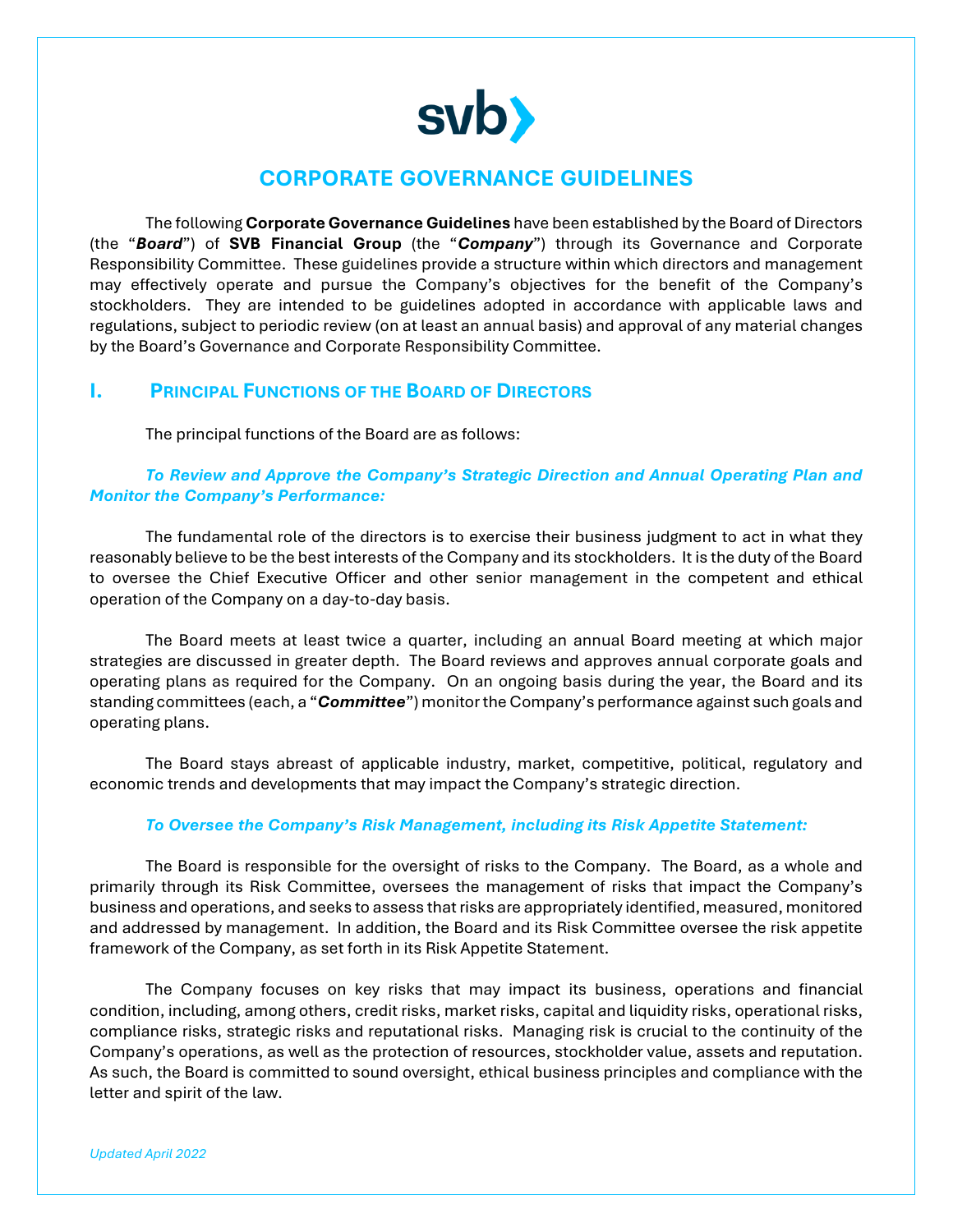The Company's Risk Appetite Statement sets forth guidance and limits to key types of risk the Company is prepared to accept in pursuit of its business and strategic objectives. It further sets forth a governance framework, including the oversight role of the Board and its Risk Committee, management's risk management responsibilities, and an escalation and reporting process in the event of any noncompliance with a risk limit.

Additionally, the Risk Committee of the Board oversees the enterprise-wide risk management policies and framework of the Company, as well as the Company's compliance with its Risk Appetite Statement. The Risk Committee also monitors changes to the Company's risk profile and escalates any matters of concern to the Board for discussion and potential action.

### *To Evaluate the Performance of the Chief Executive Officer:*

Each year, the Compensation and Human Capital Committee, in coordination with the Board Chair and the Board, determines the annual performance goals of the Chief Executive Officer. After yearend, the Board collectively evaluates the performance of the Chief Executive Officer, both generally and against those goals, through an evaluation process determined by the Governance and Corporate Responsibility Committee*.* 

### *To Oversee Compensation Matters and Human Capital Management Practices:*

The Compensation and Human Capital Committee of the Board oversees the compensation strategies, plans, policies and programs for officers (as that term is defined in Rule 16a-1 promulgated under the Securities Exchange Act of 1934, as amended, the "*Officers*") and other executives to ensure they are appropriate and competitive, and properly reflect the Company's objectives and performance.

The Compensation and Human Capital Committee recommends the compensation for the Chief Executive Officer, which is approved by at least a majority of the independent directors of the Board. Additionally, the Compensation and Human Capital Committee approves the compensation for all other Officers and other executives, as well as for members of the Board.

The Compensation and Human Capital Committee also reviews the Company's practices related to human capital management, including diversity, equity and inclusion.

### *To Plan Management Succession:*

The Board, with assistance of the Governance and Corporate Responsibility Committee, plans for succession to the position of Chief Executive Officer, and monitors through the Compensation and Human Capital Committee management's succession planning for other senior management positions.

### *To Advise and Counsel Management:*

Advice and counsel to management occurs both formally, in Board and Committee meetings, and informally, through contact and communication between individual directors and members of management. The information needed for the Board's decision-making generally will be found within the Company, and Board members have full access to management and other employees as well as to the Company's records and documents. The Board may also seek legal or other expert advice from a source independent of management.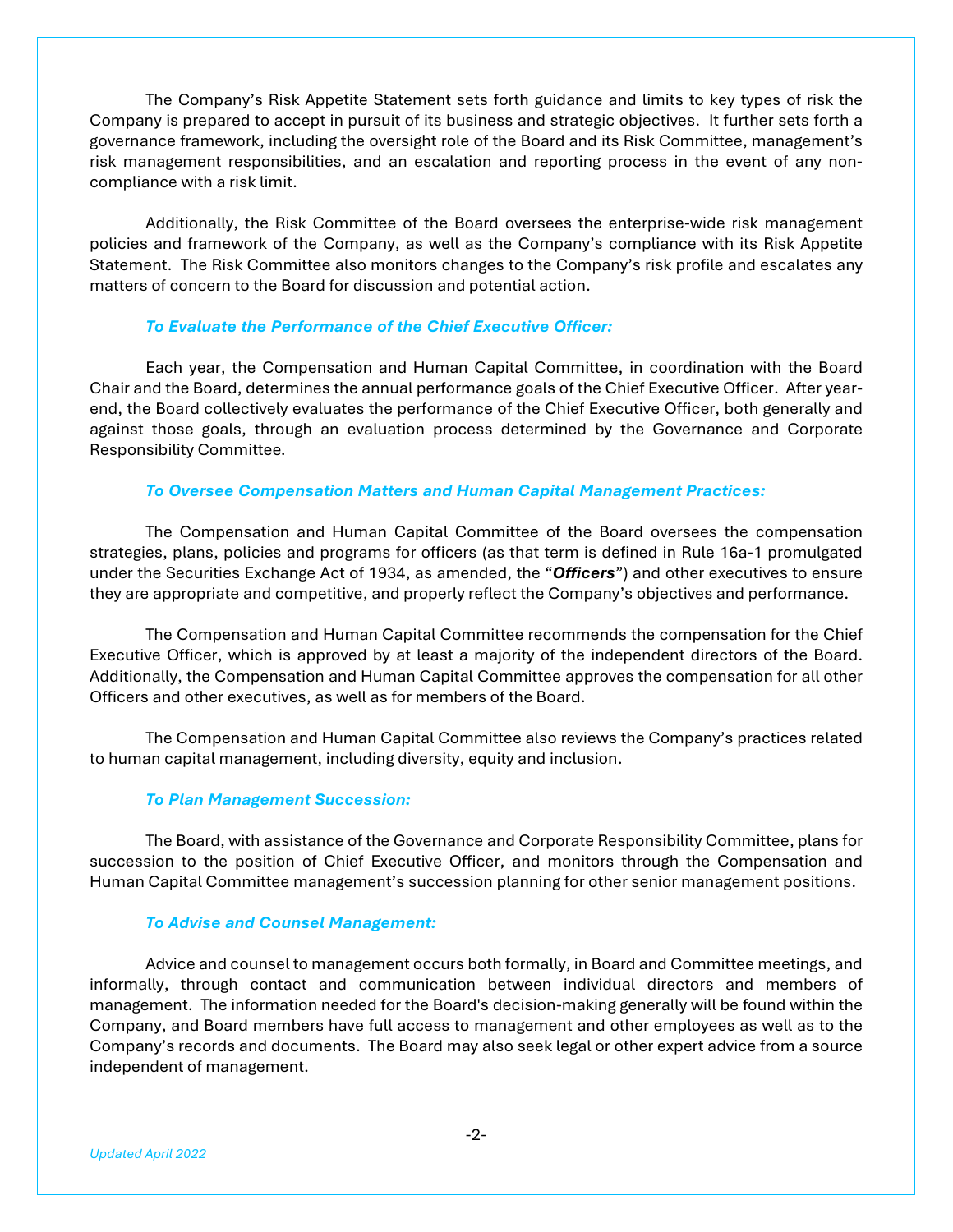## *To Monitor and Manage Potential Conflicts of Interests of Management, Board Members and Stockholders:*

Through the monitoring and management efforts of its Audit Committee, the Board oversees potential conflicts of interests of management, Board members and stockholders, to ensure that there are no abuses of corporate assets or inappropriate related party transactions. Pursuant to the Company's Related Party Transactions Policy, the Audit Committee reviews and approves, where necessary, transactions involving the Company and certain "related" parties (such as directors, management members and certain stockholders), as required under applicable securities laws and the rules of The Nasdaq Stock Market LLC ("*Nasdaq*") . Any loan transactions with related parties or interests are also subject to the review and approval of the Audit Committee and the Board, to the extent required under the Federal Reserve's Regulation O.

### *To Provide Oversight in Maintaining the Integrity of Financial Reporting:*

The Audit Committee of the Board oversees the integrity of the Company's accounting and financial reporting systems, including the independent audit of the Company's financial statements. The Audit Committee oversees management efforts to put in place and maintain appropriate systems of control, in particular systems for monitoring financial risks, internal controls over financial reporting, and compliance with applicable laws. The Audit Committee reports to the Board on a regular basis and the Board, upon the recommendation of the Audit Committee, takes such actions as it believes are necessary to ensure the integrity of the Company's accounting and financial reporting systems and that appropriate controls are in place. In addition, the Audit Committee oversees the Company's engagement of its independent registered public accounting firm.

## *To Monitor the Effectiveness of the Governance Practices under which the Board Operates and Make Changes as Needed, and to Oversee Environmental, Social, Governance and Political Practices:*

The Governance and Corporate Responsibility Committee of the Board periodically reviews and evaluates the effectiveness of the governance practices under which the Board operates and makes changes to such practices as needed. The Governance and Corporate Responsibility Committee also oversees the Company's environmental, social, governance program and public policy and advocacy activities.

# **II. BOARD STRUCTURE AND COMPOSITION**

### **Number of Directors**

 The Company's Bylaws provide for a range of eight (8) to thirteen (13) authorized directors and permit the exact number to be fixed by the Board of Directors. The Governance and Corporate Responsibility Committee and the Board periodically review the appropriateness of the size of the Board, and may from time to time increase or decrease its size in accordance with the needs of the Company.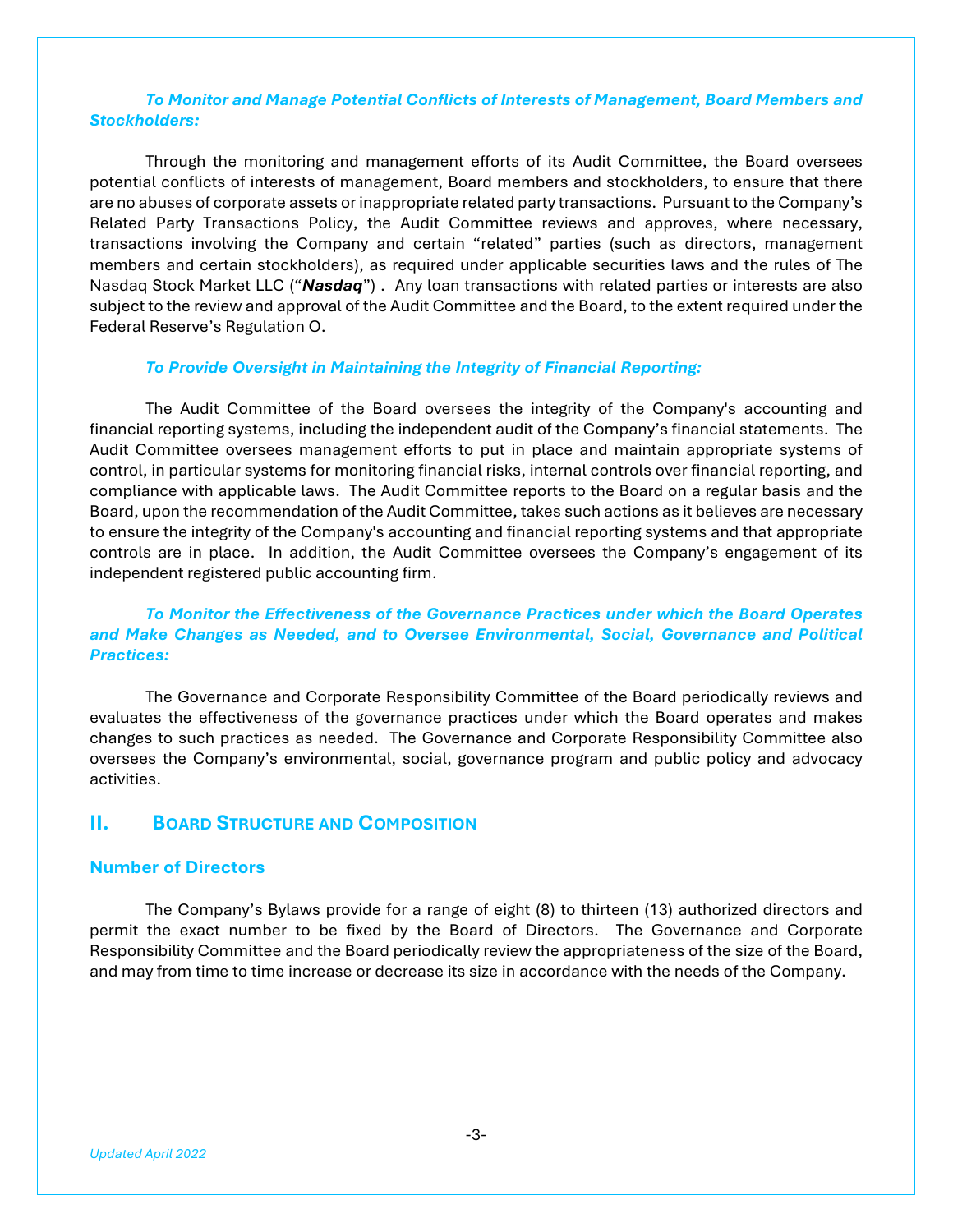## **Director Independence**

The Board will have at least a majority of directors who meet the criteria for independence established by the applicable rules and regulations of the Securities and Exchange Commission (the "**SEC**") and Nasdaq.

### **Selection and Evaluation of Board Candidates**

The Governance and Corporate Responsibility Committee identifies candidates for membership on the Board and recommends such candidates' nomination to the Board based on their skills, character, judgment, and business experience, as well as their ability to diversify and add to the Board's existing strengths. The Governance and Corporate Responsibility Committee typically seeks individuals with diverse backgrounds and skills complementary to the Company's business and strategic direction, which includes: areas of expertise in industries important to the Company; functional expertise; and an assessment of an individual's abilities to work constructively with the existing Board and management, as well as of such individual's compliance with applicable law, rules, regulations and regulatory guidance, all in the context of an assessment of the perceived needs of the Board at that point in time. Additionally, pursuant to the Bylaws, stockholders may nominate directors for consideration at an annual stockholder meeting.

The Governance and Corporate Responsibility Committee nominates and recommends the slate of directors to be recommended by the Board to the Company's stockholders.

In addition, the Governance and Corporate Responsibility Committee is responsible for implementing and overseeing the Board's succession planning process for the position of the Chair of the Board. The Governance and Corporate Responsibility Committee shall recommend the Chair of the Board for Board approval.

#### **Board Diversity**

One of the Company's values is to embrace diverse perspectives. The Company believes different points of view brought through diverse representation lead to better business performance, decision making, and understanding of the needs of its diverse clients, employees, stockholders, business partners and other stakeholders. This applies equally to the Board.

The Board values a well-rounded board that taken together, reflects a balanced mix of skills, experience, backgrounds and attributes applicable to the Company's business, strategy and stakeholder interests. The Board takes a multi-dimensional approach to diversity and considers a variety of skills and attributes such as:

- Industry experience, particularly in banking and the Company's client industries;
- Functional, technical or other professional expertise;
- Gender, age or racial/ethnic diversity; and
- Other important diversity attributes such as veteran status and geographic diversity.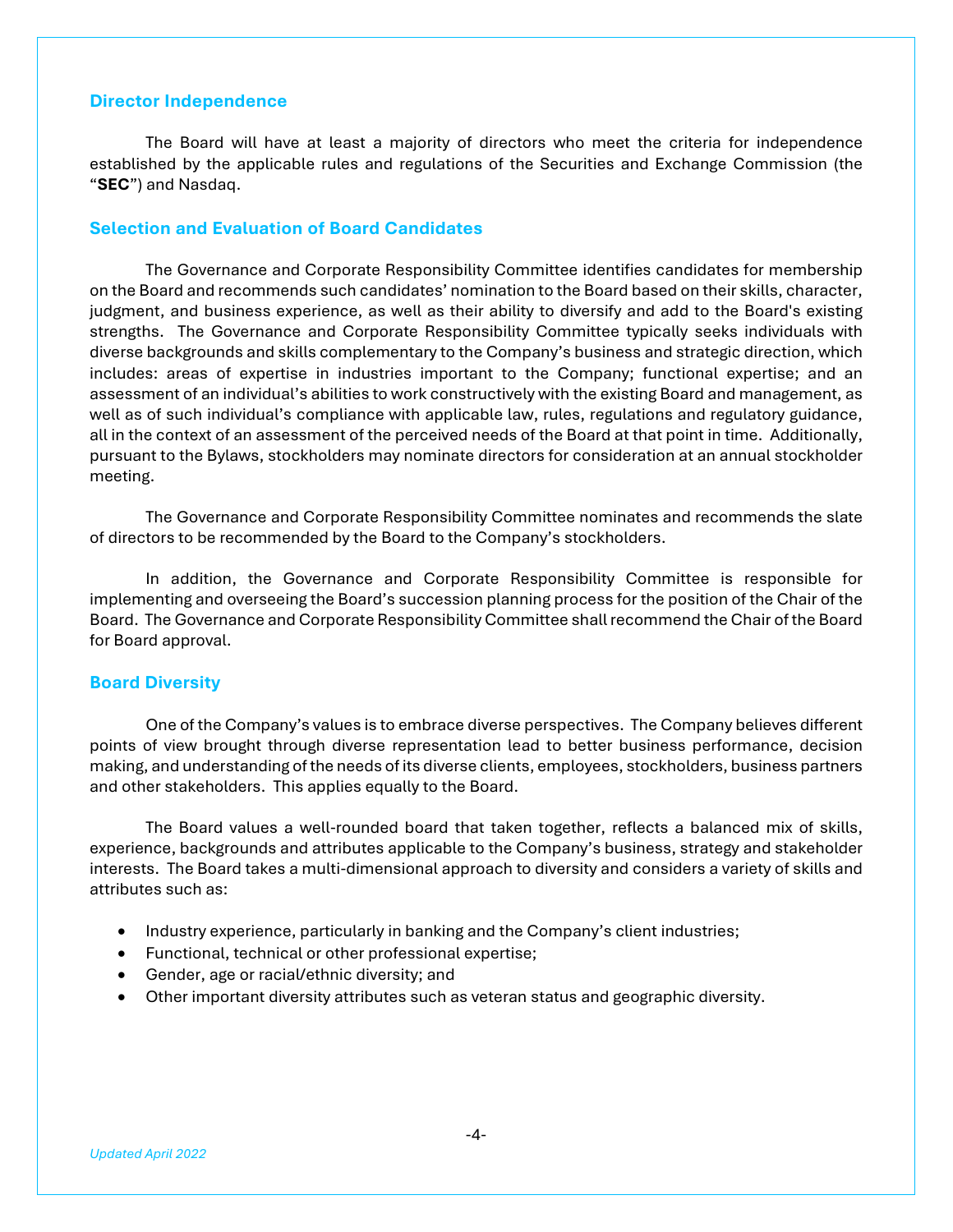## **Separate Roles of Chair and Chief Executive Officer**

The Board believes that the roles of the Chair of the Board and Chief Executive Officer should be separate. The Board believes that having an outside, independent director serve as Chair is the most appropriate leadership for the Board, as it enhances the Board's independent oversight of management and its strategic planning, reinforces the Board's ability to exercise its independent judgment to represent stockholder interests, and strengthens the objectivity and integrity of the Board. As such, the position of the Chair of the Board is held by an outside, independent director.

### **Annual Director Term**

Each director is elected for a one-year term (and until his or her successor is elected) at an annual meeting of stockholders of the Company.

### **III.** DIRECTORSHIP MATTERS

### **Majority Voting for Directors and Post-Election Director Resignation Policy**

Our Bylaws provide for a majority vote standard for director elections. Under this standard, any director nominee who, in an uncontested election, fails to receive the vote of a majority of the votes cast or who, in a contested election, fails to be elected by a plurality of the votes cast (as required, in each circumstance, under the Company's Bylaws), shall promptly following certification of the stockholder vote, offer his or her resignation to the Board for consideration. The Governance and Corporate Responsibility Committee will act within 90 days after certification of the stockholder vote to determine whether to accept the director's resignation, and thereafter, will submit such resignation and its recommendation to the Board for consideration at its next scheduled meeting, unless the failure to act sooner would cause the Company to not comply with any requirement of Nasdaq or any rule or regulation promulgated under the Securities Exchange Act of 1934, in which event the Governance and Corporate Responsibility Committee and the Board shall take action as promptly as is practicable. The director whose resignation is under consideration shall abstain from participating in any decision or deliberation regarding that resignation. Following the Board's decision, the Company shall publicly disclose in a periodic or current report filed with the SEC the decision made with respect to the resignation.

### **New Director Orientation**

New directors joining the Board shall participate in the director orientation program, which involves a variety of informational sessions and materials for review about our business, strategy and governance with Board members and members of executive and senior management designed to familiarize new directors with the Company's strategic plans, significant financial, accounting and risk management issues, legal and regulatory landscape and other topics identified by the Board and management. The program also includes the participation of new directors to observe as guests at the meetings of the various Board committee meetings.

### **Directors Continuing Education**

 The Board believes that ongoing education is important for maintaining a current and effective Board. Accordingly, the Board encourages directors to be continually educated on matters pertinent to his or her service on the Board. It is the Board's view that continuing education may be achieved in various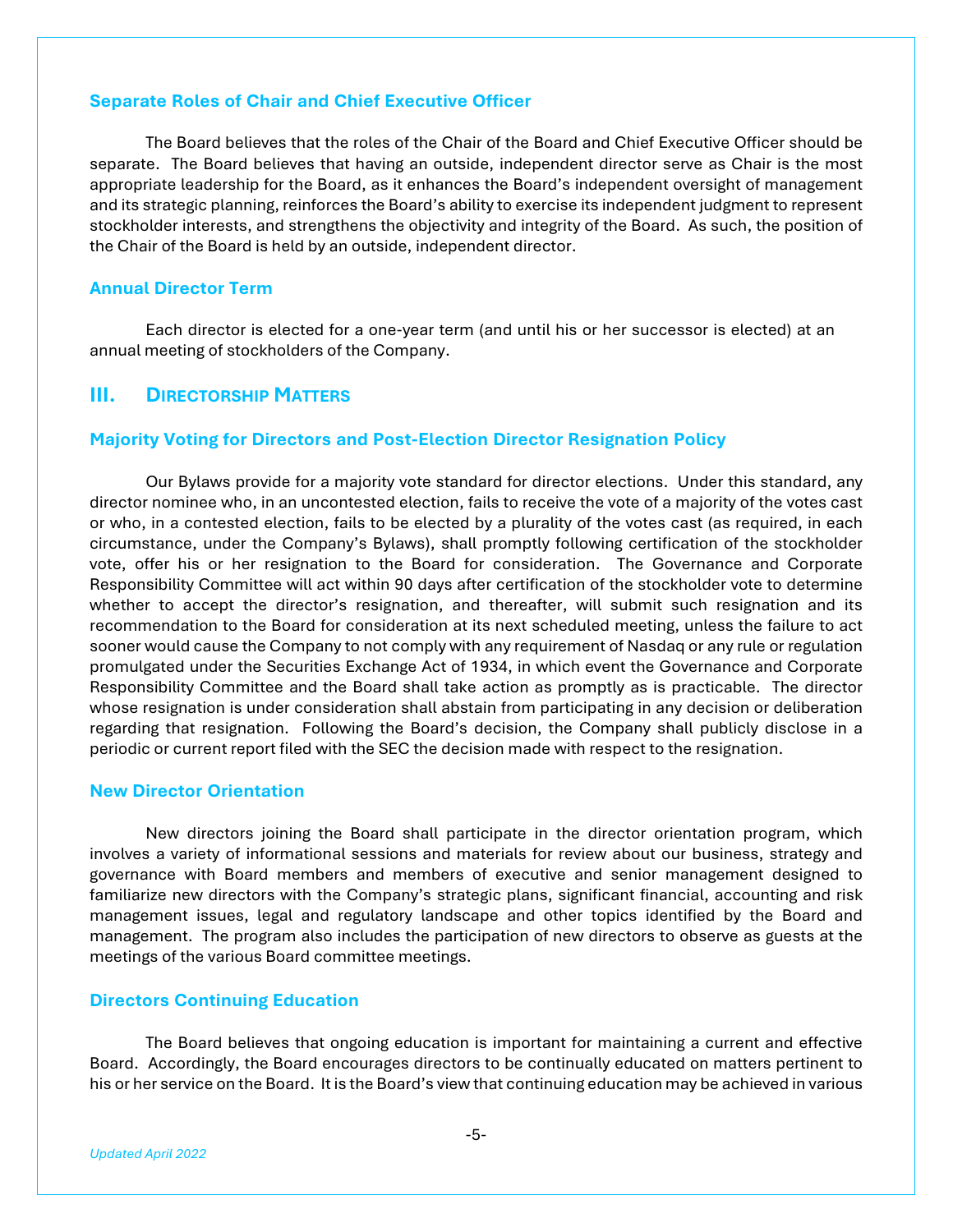ways as appropriate for each individual director, including, among other things, participation in formal education programs, conferences or seminars (the reasonable expenses of which are reimbursable by the Company) or through independent study or outside reading. In addition, from time to time, management may also bring education opportunities to the Board through management presentations, additional education materials or outside speakers.

### **Changes in Director's Principal Occupation**

The Board asks that each non-employee director who materially changes his or her principal occupation (or ceases to be engaged in the principal professional activity in which he or she was engaged at the time of joining the Board) notify the Governance and Corporate Responsibility Committee of such change within a reasonable amount of time. While it is not the sense of the Board that such change should necessarily result in a director's departure from the Board, the Governance and Corporate Responsibility Committee will consider the impact of any reported change and make any recommendations to the Board, as it deems appropriate.

### **Director Compensation**

The form and amount of director compensation is annually reviewed and approved by the Compensation and Human Capital Committee in accordance with its charter. Only non-employee directors receive payment for their service as directors.

## **Outside Directorships**

 All directors are encouraged to carefully consider the number of other boards on which they serve, taking into account the time required for board attendance, participation and effectiveness on these boards. Directors should notify the Governance and Corporate Responsibility Committee in advance of accepting any invitation to serve on another public company board.

# **IV. MEETINGS**

### **Board Meetings**

The full Board meets whenever necessary, but at least twice a quarter through in-person, telephonic and video-conference meetings. The Board also conducts an extended strategy session annually. Items on the agenda are typically determined by the Chair and the Chief Executive Officer, in consultation with the Board and management. Any director may request that an item be included on the agenda.

Generally, Board members receive information in advance of Board and Committee meetings so they have an opportunity to prepare for discussion of the items at the meeting. Information may include summaries, reports and other materials prepared by management and/or third parties.

Board members are expected to prepare for and participate in all Board and applicable Committee meetings. Each Board member is expected to ensure that other commitments do not materially interfere with the member's service as a director. To facilitate participation, directors may attend in person, via telephone conference or via video-conference.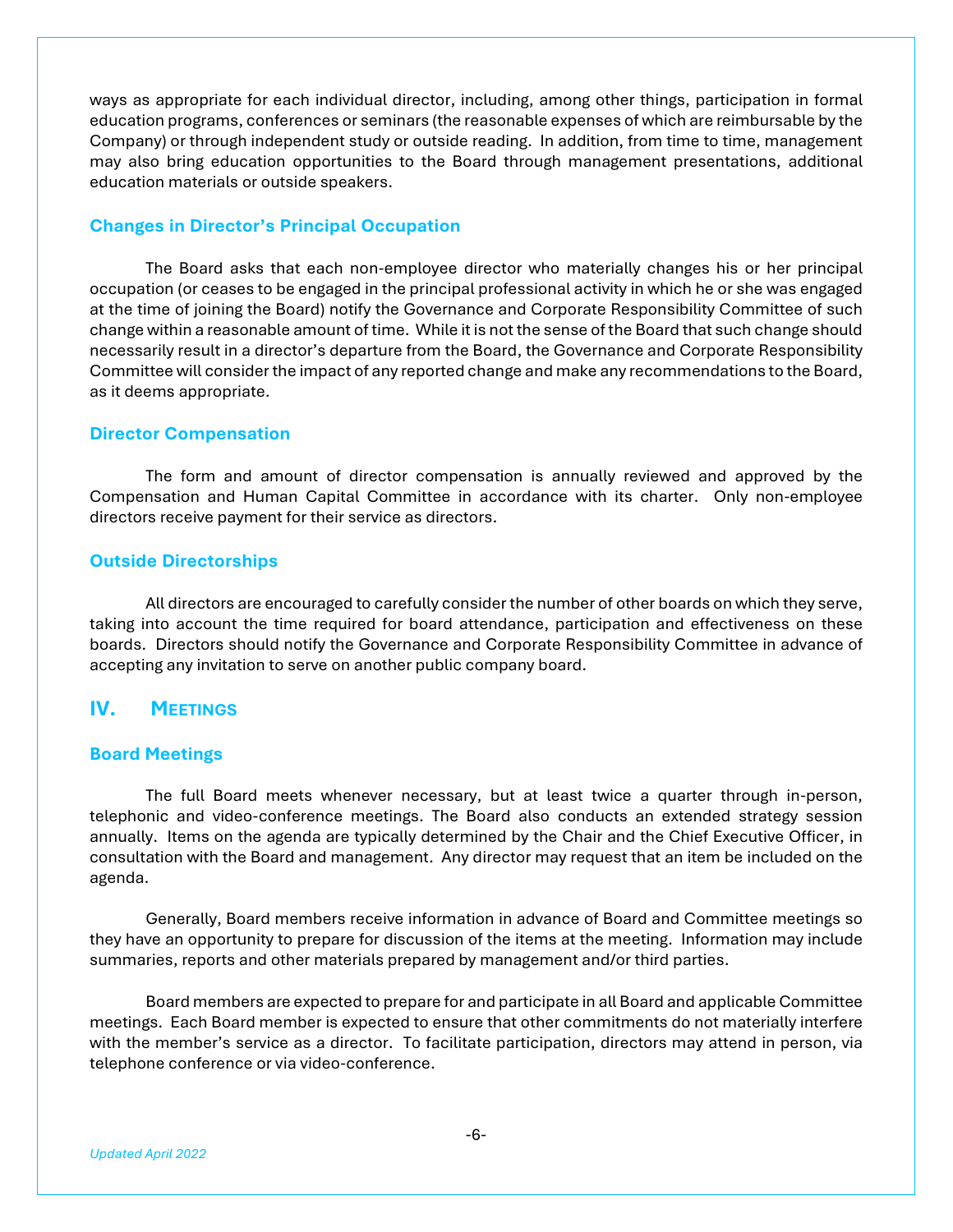### **Executive Sessions**

The Board's policy is to have separate meeting times for the independent directors. As such, executive sessions to accommodate such meeting times are regularly scheduled during Board and Committee meetings, as well as on an as-needed basis.

### **Stockholder Meetings**

 It is the Board's policy that each director uses his or her best efforts to attend each of the Company's annual stockholder meetings.

# **V. COMMITTEES**

## **Types of Committees**

The Board has the following six standing Committees:

- Audit Committee
- Compensation and Human Capital Committee
- Finance Committee
- Governance and Corporate Responsibility Committee
- Risk Committee
- Technology Committee

The Board may, from time to time, form new committees, as it deems appropriate. Additionally, the Board may designate directors to serve on special task forces, with or without members of management, to oversee specific corporate initiatives.

#### **Committee Membership**

All of the members of the Audit, Compensation and Human Capital, and Governance and Corporate Responsibility Committees must meet the criteria for independence established by applicable law, including the rules and regulations of the SEC, and Nasdaq. The Risk Committee must also meet the membership requirements pursuant to the Dodd-Frank Wall Street Reform and Consumer Act and its implementing regulations. In addition, the members of all the Committees must meet any other membership criteria specified in the respective charters of such Committees. Committee members are nominated by the Governance and Corporate Responsibility Committee and approved by the Board.

### **Committee Charters**

Each Committee has its own charter. The charters set forth the policies and responsibilities of the Committees (including membership qualification requirements), and are typically reviewed and modified, as necessary, by the Board on an annual basis. Copies of the charters are available on the Company's website at www.svb.com under "Corporate Governance."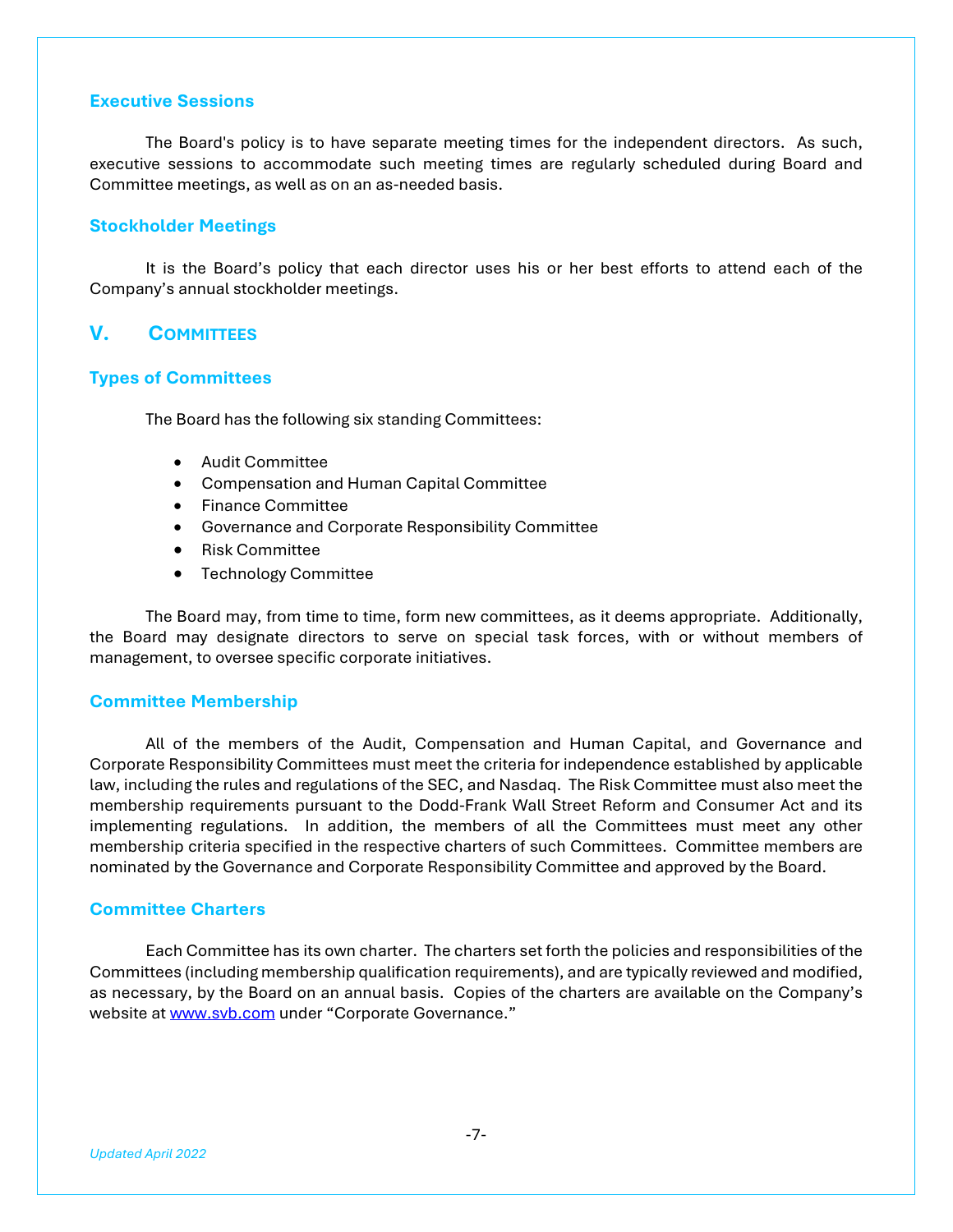### **Committee Meetings**

Each Committee meets at least four times a year. The Chairs of each Committee, in consultation with appropriate Committee members and members of management, and in accordance with the Committee's charter, determine the frequency and length of Committee meetings and develop the Committee's meeting agendas.

### **Committee Reports**

The Chairs of each Committee report on the actions taken and matters discussed at their respective committee meetings to the full Board on a regular basis.

# **VI. BOARD EVALUATION AND SUCCESSION PLANNING; BOARD ACCESS TO MANAGEMENT AND ADVISERS; INTERACTION WITH OTHER PARTIES; CONFIDENTIALITY**

## **Annual Board and Committee Evaluations**

 The Board conducts an annual evaluation and review of its performance and effectiveness, pursuant to a process as determined by the Governance and Corporate Responsibility Committee. The Board may be evaluated as a whole and/or as the Governance and Corporate Responsibility Committee determines, on an individual director basis. The evaluation process may involve written surveys or outside consultants or advisers, and include a review of various aspects of the Board, such as Board size, meeting frequency, quality and timing of information provided to the Board, director communication, director education, director skills and qualifications, director independence or other matters. The results of the evaluation are discussed with the full Board.

 Additionally, the Governance and Corporate Responsibility Committee implements and develops appropriate processes to conduct annual evaluations of Board Committee performance and effectiveness. The evaluation process includes a review of various aspects of the Board committees, such as Committee size, Committee composition, Committee performance, Committee coordination with one another or Committee involvement of the full Board. The results of the Committee evaluations are reviewed by each respective Committee, as well as by the Governance and Corporate Responsibility Committee, and discussed with the full Board.

### **Board Succession Planning**

The Board's succession planning of its members is primarily overseen by the Governance and Corporate Responsibility Committee. Such planning takes into account the balancing of the appropriate representation and diversity of backgrounds, experience and skills on the Board, with the importance of Board refreshment. The Committee reports to and discusses any succession planning with the full Board.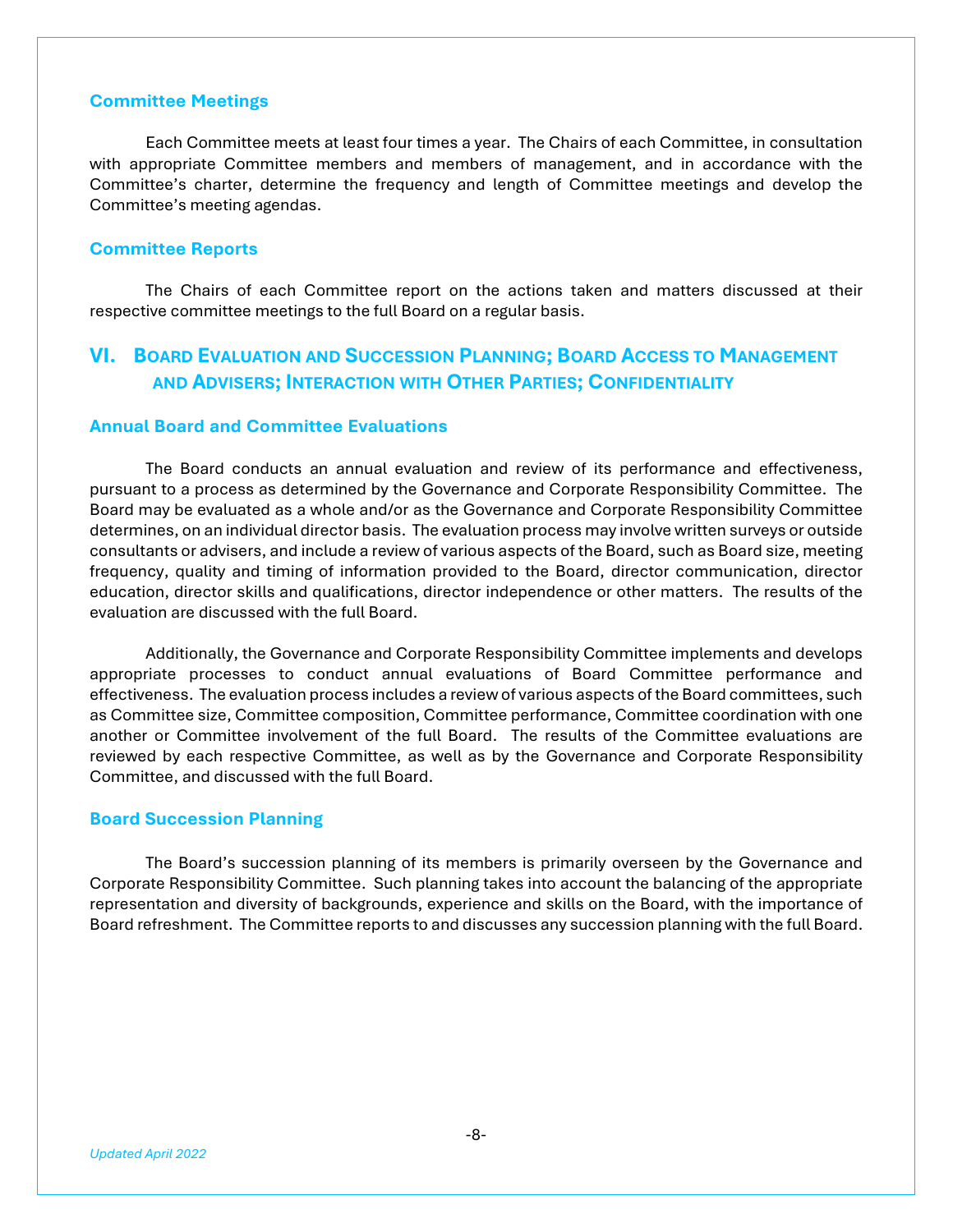## **Board Access to Management**

Board members have complete access to the Company's management and employees. Furthermore, the Board encourages management to, from time to time and as appropriate, bring managers into Board and Committee meetings who: (i) can provide additional insight into the items being discussed because of personal involvement in these areas, and/or (ii) are managers with future potential that senior management believes should be given exposure to the Board.

### **Board Access to Advisers**

The Board and each Committee have the authority to obtain advice, reports or opinions from internal and external counsel and expert advisers and have the power to hire independent legal, financial and other advisers at the Company's expense as they may deem necessary, without consulting with, or obtaining approval from, management of the Company in advance.

## **Board Interaction with Other Parties**

The Board believes that management speaks for the Company.

Individual Board members may, from time to time, meet or otherwise communicate with various constituencies that are involved with the Company but it is expected that Board members would do this with the knowledge of the Chair, and in most instances, at the request of the Board or senior management.

Stockholders may communicate with the Board directly by sending an e-mail to our Board at corporatesecretary@svb.com. Board-related communications are reviewed by the Chair and shared with the full Board as appropriate.

## **Confidentiality**

The Board believes maintaining confidentiality is an imperative to facilitate open discussions, proceedings and deliberations. Each director is therefore required to maintain confidentiality of information received in connection with his or her service as a director.

# **VII. EQUITY OWNERSHIP GUIDELINES**

To align the economic interests of the members of our Board and executive management with the stockholders of the Company, the Compensation and Human Capital Committee of our Board recommends that each such member holds shares of the Company's common stock and has adopted the following equity ownership guidelines: